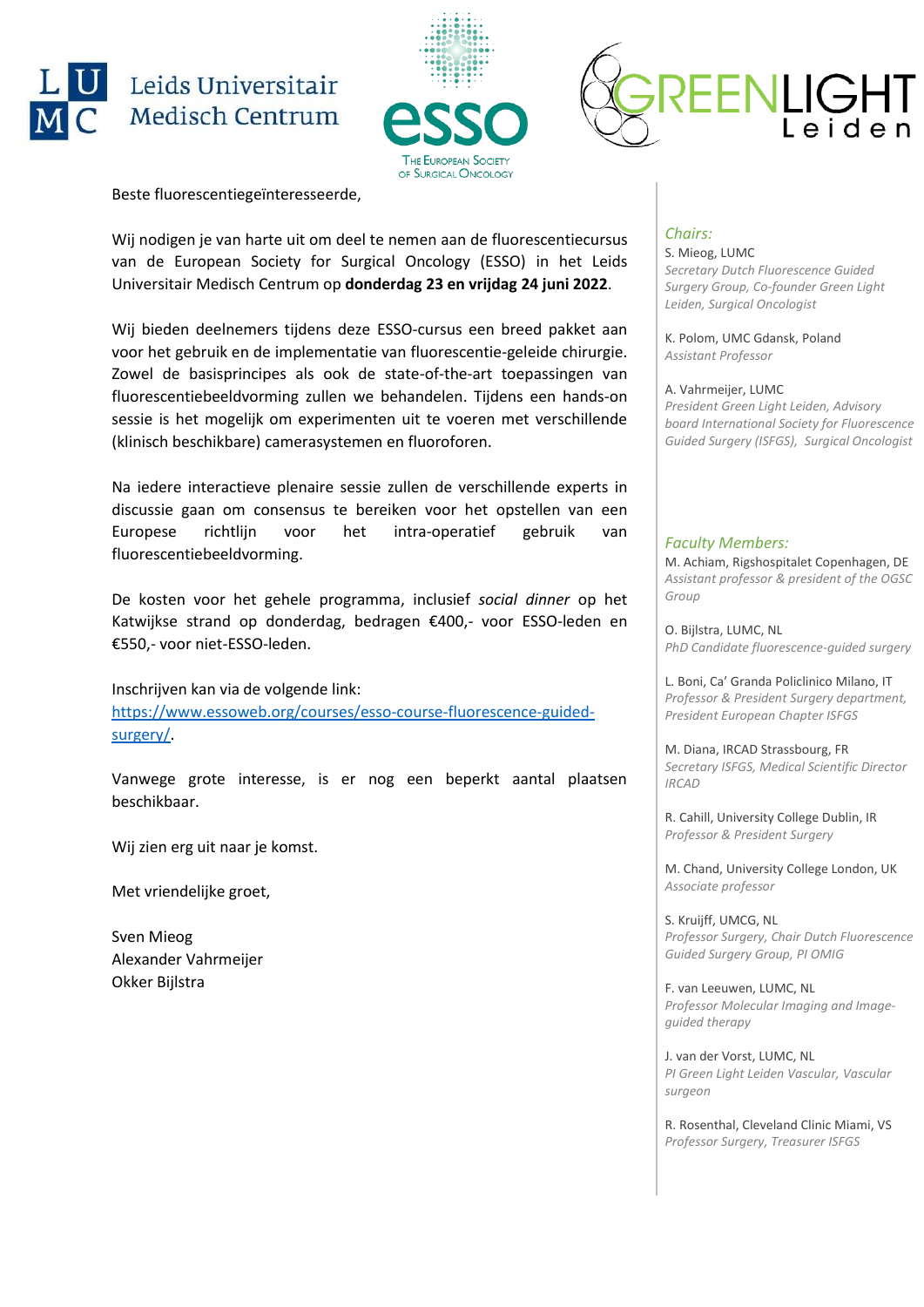# **ESSO Course on Fluorescence-Guided Surgery**

# **Leiden (NL), 23rd to 24th June 2022**

# **Chairs**

Sven Mieog, Leiden University Medical Center, Leiden, NL Karol Polom, Medical University of Gdansk, Gdansk, PL Alexander Vahrmeijer, Leiden University Medical Center, Leiden, NL

## **Faculty members**

Michael Achiam, Rigshospitalet, Copenhagen, Denmark Okker Bijlstra, Leiden University Medical Center, Leiden, NL Luigi Boni, IRCCS – Ca' Granda, Policlinico Hospital of Milan, Milan, IT Michele Diana, IRCAD, Strasbourg, FR (*Live Virtual*) Ronan Cahill, University College Dublin, Dublin, IR Manish Chand, University College London, UK Schelto Kruijff, University Medical Center Groningen, Groningen, NL Fijs van Leeuwen, Leiden University Medical Center, Leiden, NL Joost van der Vorst, Leiden University Medical Center, Leiden, NL Raul Rosenthal, Cleveland Clinic, Miami, USA (*Live Virtual*)

# **Program**

#### **Thursday 23rd June**

#### **Introduction - session**

| $09.00 - 09.05$ | Welcome and introduction<br>A. Vahrmeijer & S. Mieog                   |
|-----------------|------------------------------------------------------------------------|
| $09.05 - 09.20$ | Basics of fluorescence<br>S. Mieog                                     |
| $09.20 - 09.35$ | Short history of fluorescence imaging in surgical oncology<br>K. Polom |
| $09.35 - 09.45$ | <b>ISFGS</b> and international collaboration<br>L. Boni                |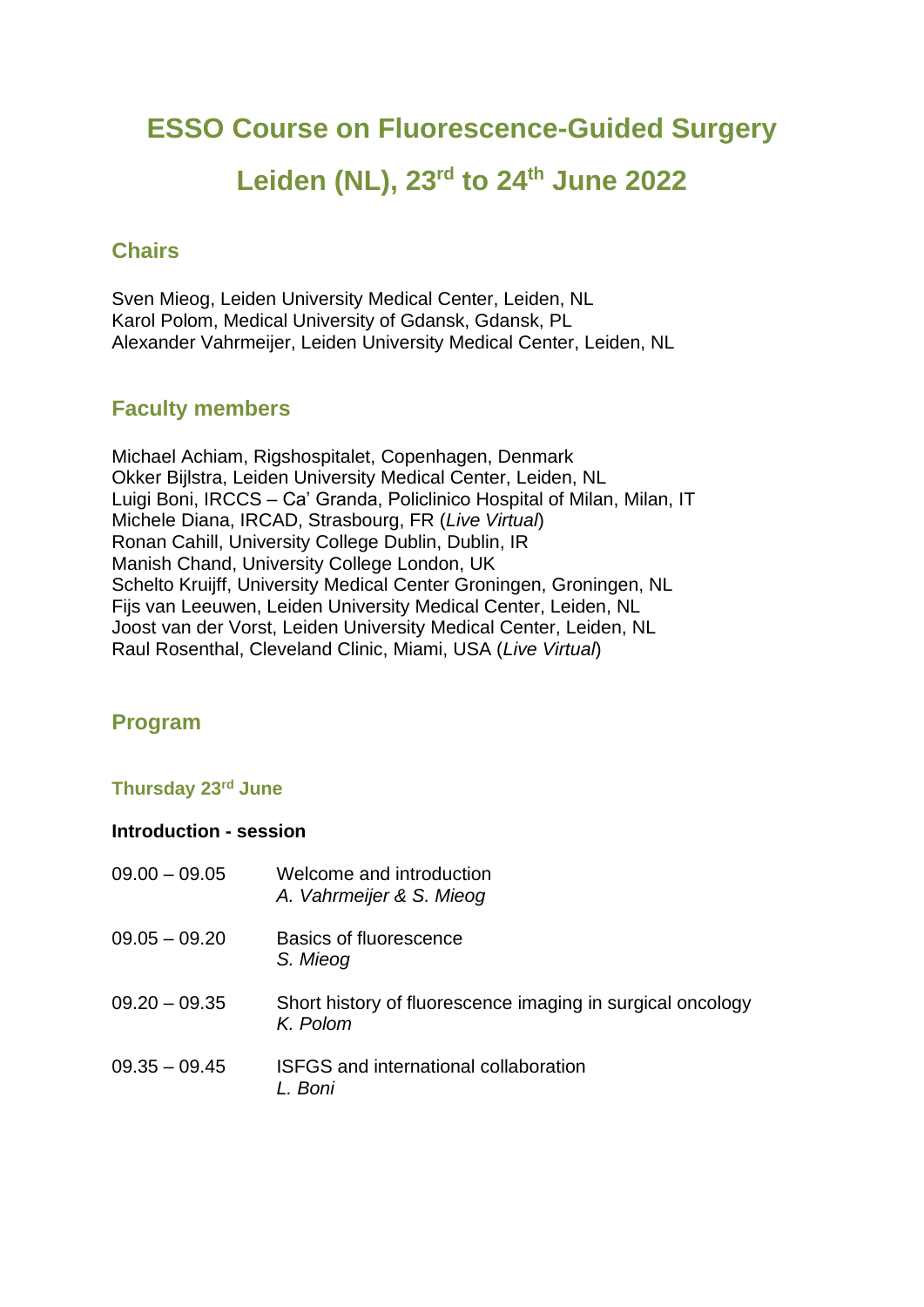#### **Lymphatic & SLN - session**

| $09.45 - 10.45$<br>$09.45 - 09.55$<br>$09.55 - 10.05$<br>$10.05 - 10.15$<br>$10.15 - 10.25$<br>$10.25 - 10.35$<br>$10.35 - 10.45$<br>$10.45 - 11.00$<br>$11.00 - 11.20$ | How I do it: imaging of lymphatics<br>- Introduction – L. Boni<br>- Specifics for:<br>$-$ CRC $-$ M. Chand<br>- Breast and gynaecology $-$ K. Polom<br>- Endocrine/melanoma - S. Kruijff<br>- Upper GI – M. Achiam<br>- Discussion & consensus recommendations - L. Boni<br>Coffee break<br>Fluoresence + radioactive imaging<br>F. van Leeuwen |
|-------------------------------------------------------------------------------------------------------------------------------------------------------------------------|-------------------------------------------------------------------------------------------------------------------------------------------------------------------------------------------------------------------------------------------------------------------------------------------------------------------------------------------------|
| <b>Tissue perfusion - session</b>                                                                                                                                       |                                                                                                                                                                                                                                                                                                                                                 |
| 11.20 - 12.30                                                                                                                                                           | How I do it: imaging of tissue perfusion                                                                                                                                                                                                                                                                                                        |

| $11:20 - 11:30$ | - Intro & experience $- R$ . Cahill                     |
|-----------------|---------------------------------------------------------|
|                 | - Specifics for:                                        |
| $11:30 - 11:40$ | $-$ CRC $-$ M. Chand                                    |
| $11:40 - 11:50$ | - Hyperspectral imaging - M. Diana                      |
| $11:50 - 12:00$ | - Parathyroid/endocrine - S. Kruijff                    |
| $12:00 - 12:10$ | - Upper GI - M. Achiam                                  |
| $12:10 - 12:20$ | - Skin, plastics - J. van der Vorst                     |
| $12:20 - 12:30$ | - Discussion & consensus recommendations $- R$ . Cahill |
|                 |                                                         |

*12.30 – 13.30 Lunch*

#### **Hands-on - session**

| $13.30 - 15.30$ | Hands-on testing of ICG (and other probes) on different imaging |
|-----------------|-----------------------------------------------------------------|
|                 | systems: detection, quenching and dilution tests, depth         |
|                 | penetration, synergy fluorophore and imaging systems, etc.      |
|                 | All faculty                                                     |

- *15.30 – 16.00 Coffee break*
- 16.00 17.30 'Fluorescence market'; informal setting; meet the expert
	- Research (preclinical and clinical)
		- o *R. Cahill, S. Mieog, O. Bijlstra, K. Polom*
	- Translation of fluorescent probes into the clinic o *A. Vahrmeijer, S. Kruijff, F. van Leeuwen*
	- How to start using fluorescence in your hospital o *M. Chand, M. Achiam, J. van der Vorst, L. Boni*
	- Industry stands

18.00 *Dinner*